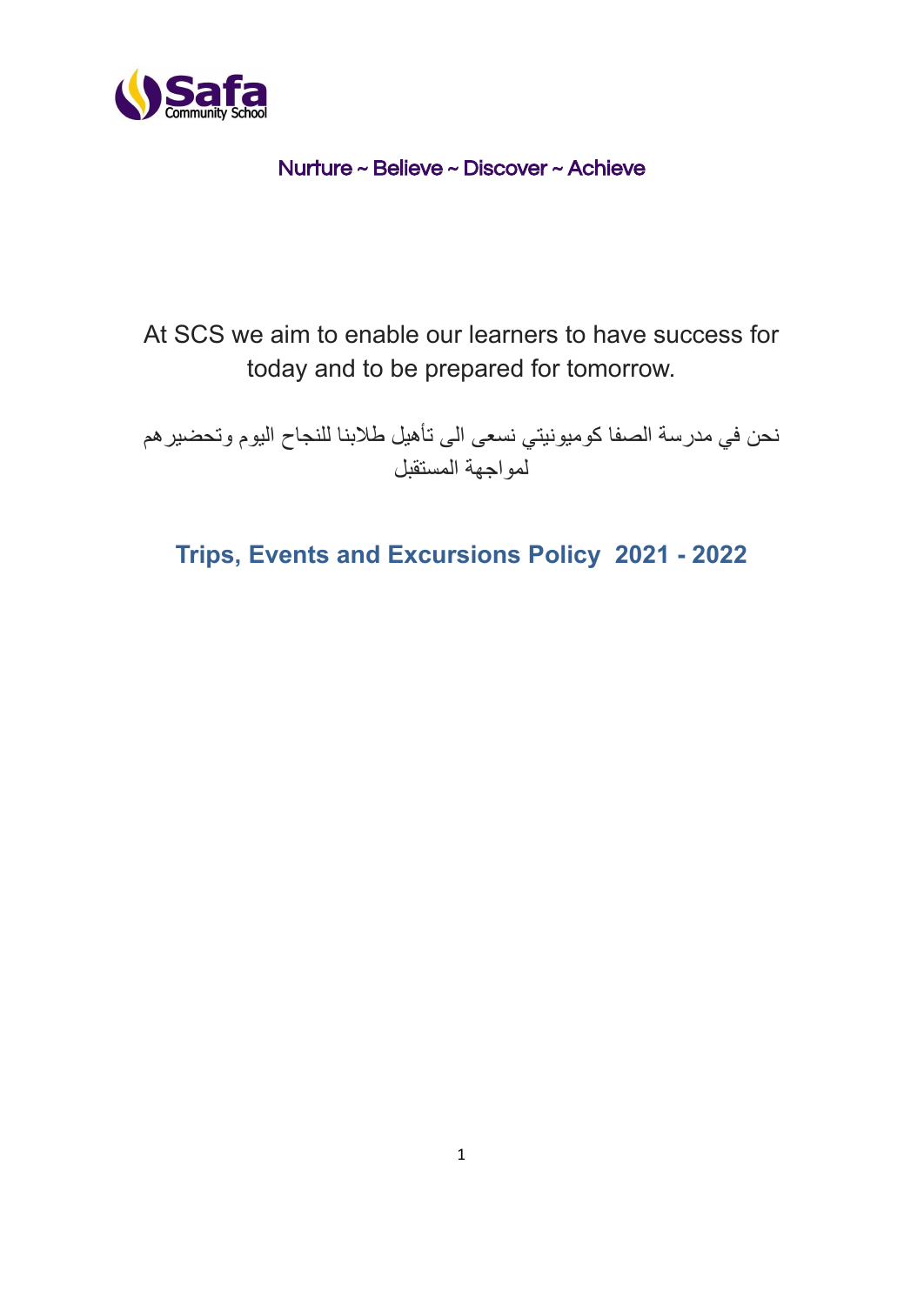

# **Trips and Excursions Policy 2021 - 2022**

## **Safa Community School**

# **Contents**

| 1. Rationale                      | 3 |
|-----------------------------------|---|
| 2. Aims                           | 3 |
| 3. General Information            | 3 |
| 4. Day Trips Procedure            | 4 |
| 5. Overnight Excursions Procedure |   |
| 6. International Trips            |   |
| 7. Hosting School Events          | 4 |
| 8. Medical Administration         | 5 |
| 9. Monitoring and Review          | 6 |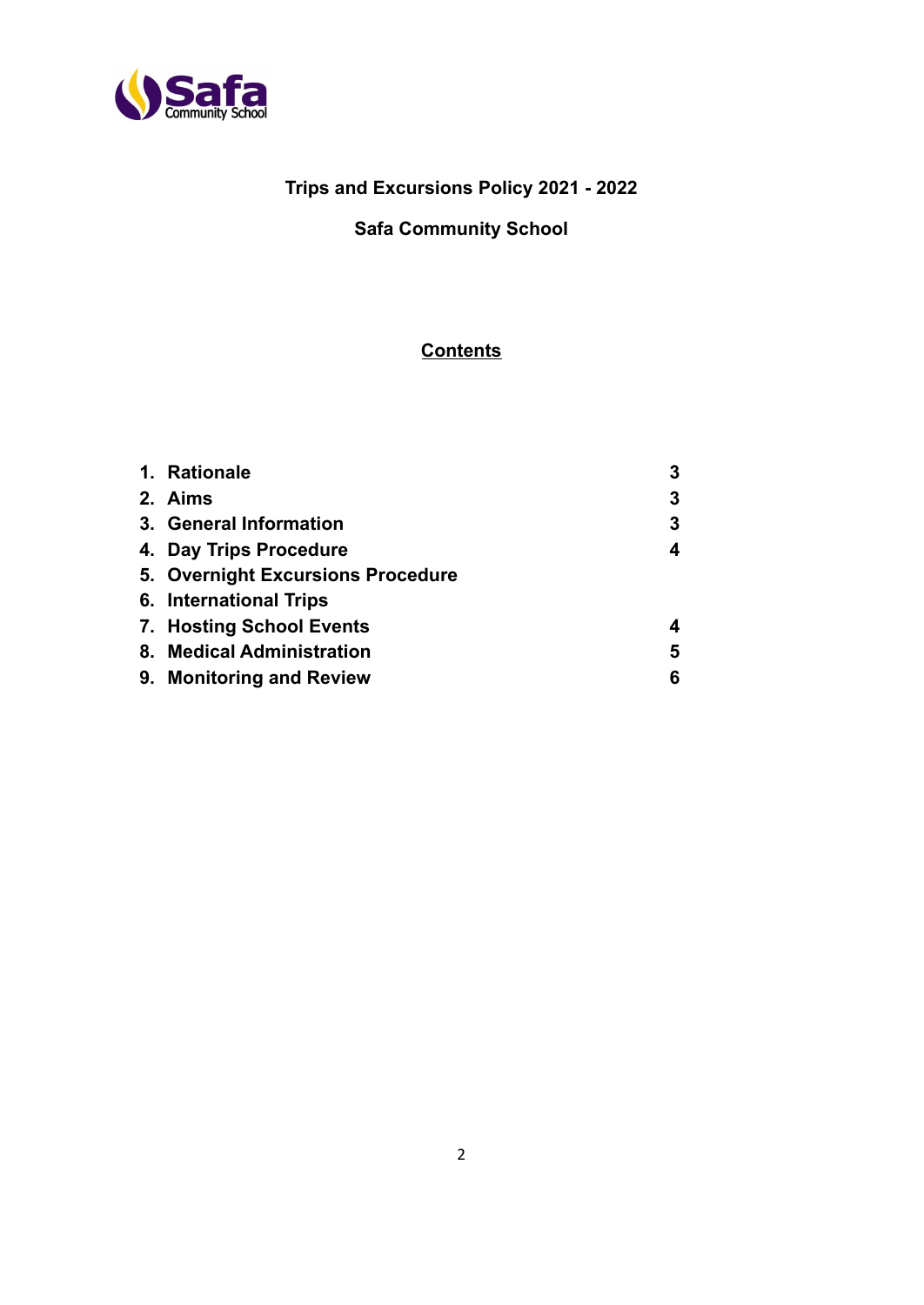

### **1.0 Rationale:**

We believe that learning should be meaningful and relevant and that children need to be actively engaged in the learning process. Excursions are learning experiences that can enhance the child's understanding of curriculum through hands-on activities, and through the opportunity to participate communally in a variety of educational, social and physical experiences.

## **2.0 Aims:**

To ensure that school trips and excursions are safe, purposeful and enjoyable for all children.

### **3.0 General Information:**

Excursions are learning experiences initiated, organised and supervised by the School staff that are external to the school site and are approved by the Principal.

- An excursion should be specific to the school's curriculum.
- An excursion can range from a brief visit to a local point of interest to an extended journey, which may include overnight accommodation.
- All students should be given the opportunity to participate.
- The ratio of student/teacher and student/adult will vary according to the nature of the activity, the activities planned and the anticipated behaviour of students so as to ensure the adequate safety of the students involved. An approximate guide for primary classes is 1: 6. The ratio of teachers/adults will increase as the risk increases. The approximate ratio for Secondary students is 1:10.
- All staff organising day trips will follow the Trips Checklist. A copy of all paperwork will be left at school with the Head of Primary (Primary) and Head of Secondary (Secondary) in a trips folder.
- Prior to the planned excursion a pre-visit and risk assessment will be carried out to ensure the safety of children and staff (in accordance with the Trips Checklist).

### **4.0 Day Trips Procedure:**

- Trips will be discussed during the long term planning stage.
- The Trips Checklist will be followed before the trip is discussed with the children.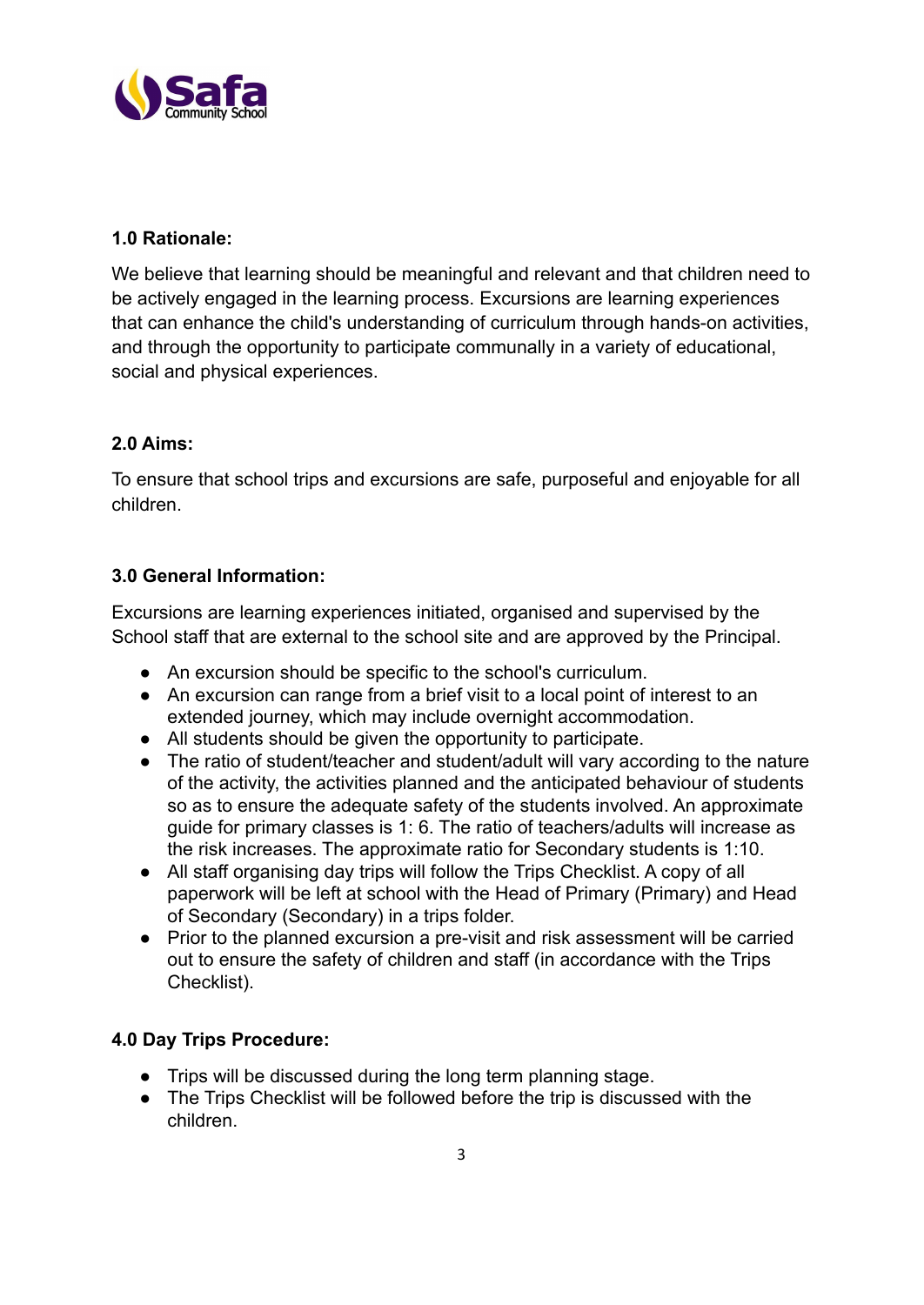

- Dates for trips will be organised in conjunction with Jena to organise buses and Primary and/or Secondary PA to check the whole school calendar. Confirmation from the venue of the trip will be confirmed before confirming the buses.
- Prior to the trip the teacher will check medical records to ensure any children requiring epi-pens, inhalers etc are noted and the relevant materials are brought on the trip.
- A first aid kit will be taken on all trips.
- Teachers will have a list of contact details for all children
- The teacher will take a mobile phone ensuring that the school has the number and that he/ she has the school number.
- Children will wear their school uniform unless otherwise stated.
- Teachers will dress appropriately for the excursion remembering that they are representing the school when they are off site. Work dress will be worn unless permission is given otherwise. Jeans will not be worn on trips. Dress will adhere to local cultural sensitivities

### **5.0 Overnight Excursions Procedure:**

- Permission must be obtained from the Board before planning overnight or overseas trips.
- Any overnight or overseas trip is optional and parents must be given the choice whether they send their child.
- Trips will be advertised to parents with an information meeting outlining trip details prior to parents signing up.
- Deposits and further payments will be made to the Accounts office. A record of all Accounts will be kept. Parents are responsible for obtaining visas and vaccinations though the school may support with the visa process as necessary.
- The staff member leading the trip will obtain a copy of all passports and visa pages prior to travelling to ensure that everything is in date.
- Passport and visa copies will also be left at school in the trips file.
- Team building sessions will take place prior to travel.
- Staff: child ratio is 1:10
- A whatsapp group will be set up to inform parents of arrival at the destination.
- Children will not take mobile phones or electronic games. Secondary children may take electronic equipment if deemed appropriate by the staff leading the trip.
- Children will not contact home during their time away unless deemed appropriate by the lead adult. Secondary children may contact home if they have their phones with them, this will be at the discretion of the staff member leading the trip.
- Children will be allocated an adult to be in charge of them who will be responsible for their passports, luggage and general well-being.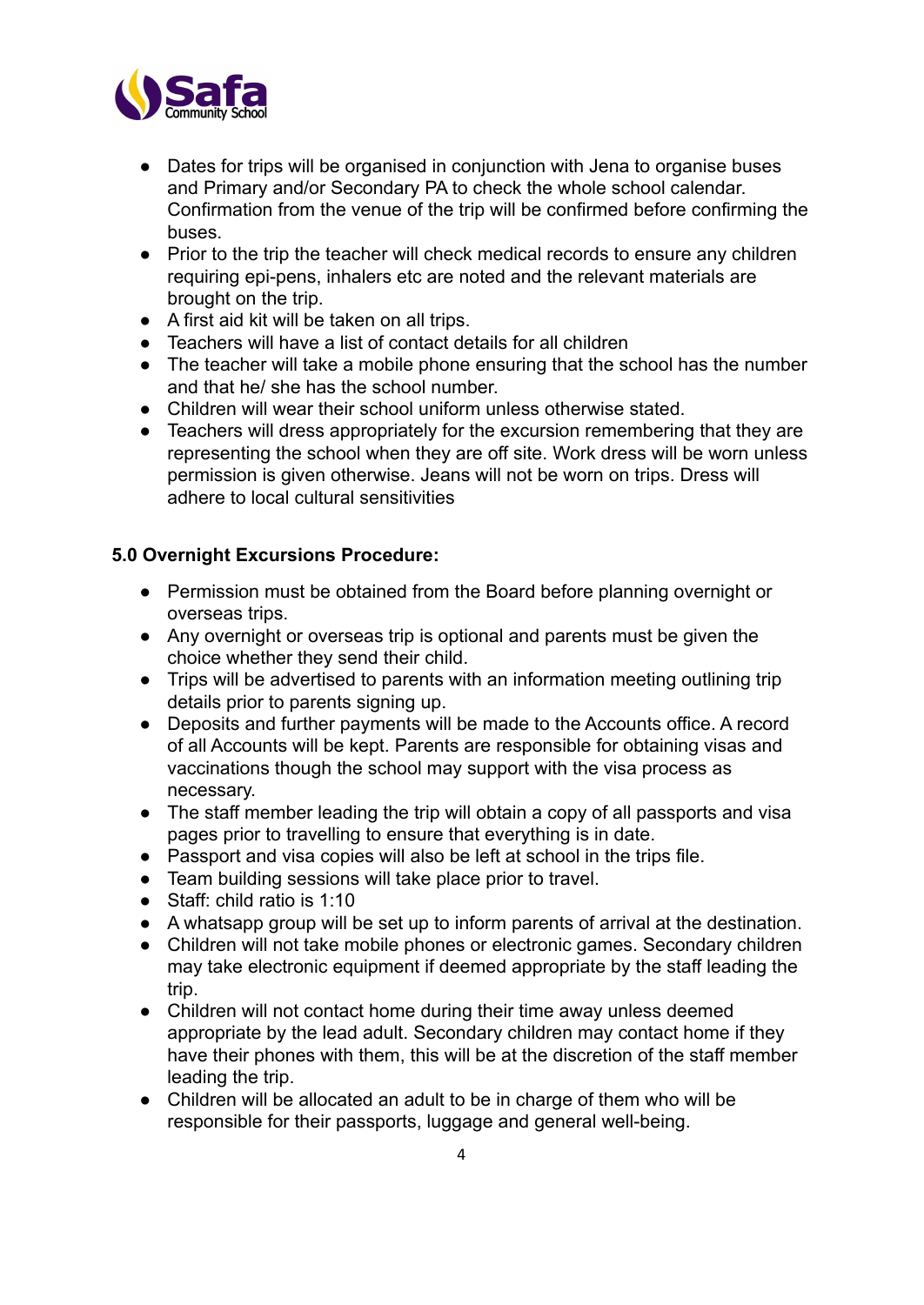

- One adult will be in charge of all monies on the excursion, children will only be given money at allocated times. In Secondary children will be responsible for their own money.
- A presentation will be given to parents to allow for questioning and to inform of all aspects of the excursion.
- All children will have comprehensive insurance; where necessary a staff member will be the main adult on the policy. If children have their own insurance the trip leader must have the insurance card, claim forms and emergency telephone numbers
- Food will be discussed with parents before travelling to ensure dietary requirements or allergies are catered for.
- A medical form will be filled in by the parents prior to the trip.
- Any medication will be kept by a designated member of staff and administered in the presence of this member of staff. Secondary may keep their own medication if deemed appropriate by the staff.
- Parents will not accompany children on overnight or overseas trips.

## **6.0 International Trips Guidelines (KHDA Guidelines)**

Schools that are intending to take students on international trips as part of the curriculum delivery or otherwise are required to comply with the following.

- Unless part of the curriculum delivery, attendance for these field trips should be optional for all students;
- The number of supervisory staff on the trip is to be determined as follows every 10 students on the trip should be assigned one supervisor;
- The supervisors should be teachers or administrators actually working in the concerned school;
- A contact person (name and number) should be provided to parents to contact during the trip;
- The school must ensure that all students travelling have the necessary travel insurance for the trip;
- The school needs to be sensitive to students' cultural and religious requirements (e.g. diet, time provided for prayer and other religious requirements, places of visits etc.).
- All documentation mentioned below must be kept as part of school records for each trip conducted and should be available for inspection in the case of a compliance visit by KHDA.
- A detailed communication and itinerary sent to the parents informing them of the details of the trip;
- Signed copies of all the parental approval forms for the trip;
- Copies of the students' passports;
- An official letter from the Principal of the school to the Ministry of Foreign Affairs informing them of the school's intended trip to the country concerned;
- Copies of the passports (with visa page) of the accompanying teachers and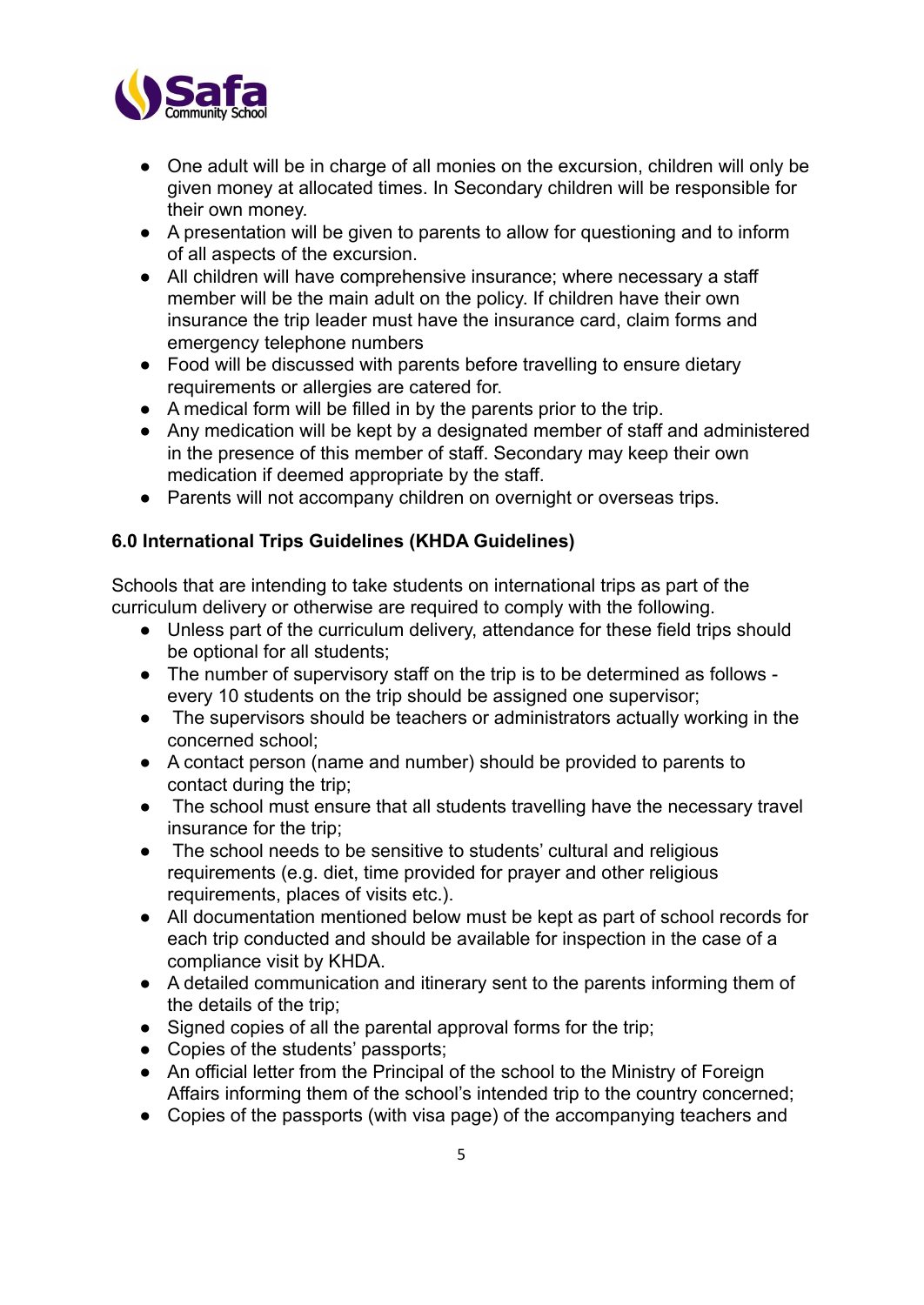

administrators.

- In addition, the following must be submitted to KHDA (for information and record only) at least three days prior to the trip.
- The contact person (name and number) for the trip, as provided to the parents;
- A list of all the students and supervisors on the trip; For the duration of the trip, the school's local contact in Dubai that KHDA can reach in case of need.

### **7.0 Guidelines for arranging events and activities in the schools.**

The school holds full responsibility for all school events and activities;

- The school needs to get necessary permission from all the concerned government authorities (as applicable) when arranging any event or activity;
- Participation in any event should be optional for parents and students and written parental approval must be obtained;
- The event should not be contrary to the values and traditions of UAE culture and/or Islam;
- The school must keep a record of all events, to be available in case of a compliance visit. The records should contain the following:
- Event plan
- Parental consent for the event
- Official letters to and from the concerned authorities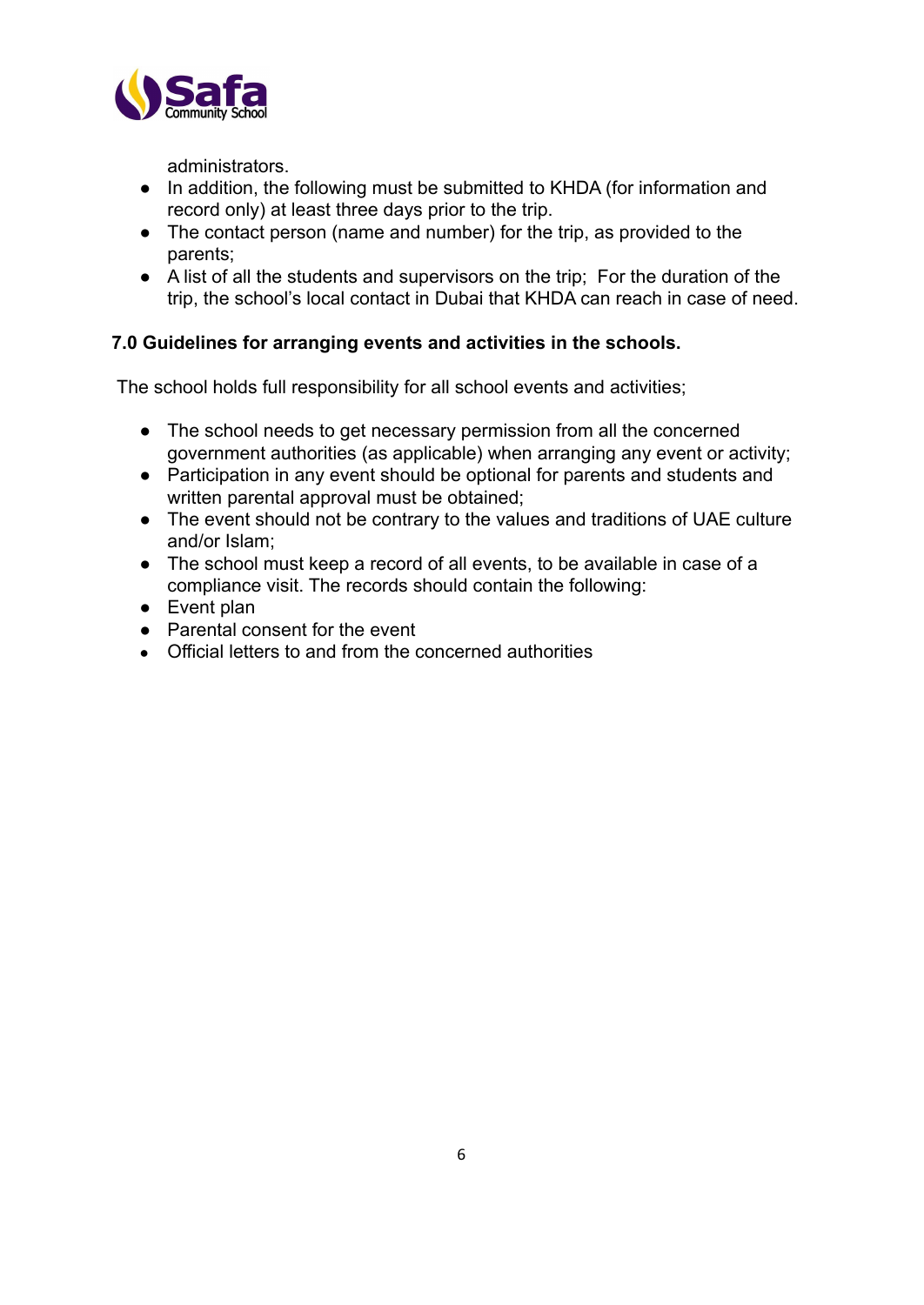

#### **8.0 Field Trip Policy for Medication Administration**

The goal of SCS is to facilitate students with medical needs to be allowed to participate in all school activities. It is especially important to plan ahead for any

student with a chronic health condition who may be attending an overnight field trip.

If a student requires medication to be administered during a field trip the following procedures must be implemented:

- A list of the upcoming field trips should be made available to the school clinic and school staff (First Aiders) designated for medication administration, at the beginning of the school year and throughout the year as new field trips are planned.
- The student must have a current Authorization for Medication/Treatment Form or Allergy Medication/Treatment Authorization Form on file with Physician and parent signature. A copy of the form should accompany the student on the field trip.
- If the trip extends beyond the regular school hours, parents/guardians are responsible to obtain another Authorization for Medication/Treatment Form with specific instructions for the extended hours. This must be communicated to the parents/guardians. If the hours are during regular school hours the Authorization for Medication/Treatment Form on file should be adhered to.
- It is the responsibility of the Principal/ Head Teacher to ensure that designated staff (First Aider) is properly trained to assist in medication administration.
- School staff designated to administer medications, must be trained by a Registered School Nurse. All training requests for medication administration should be submitted to the school clinic at least two weeks prior to the scheduled field trip.
- Prior to departing for the off-campus activity, the medication must review by school nurse or designated school staff and medication must be signed out on the Field Trip Medication Sign In/Out Record.
- The medication must be kept safely with the Lead Teacher in the original container with a pharmacy label.
- Always cleanse hands before administering medications.
- Medication that needs to be refrigerated must be kept in a small cooler with ice packs if a refrigerator is not available. The Epi-Pen is to be carried by the teacher at all times, staff are to be trained yearly
	- in the use of an Epi-Pen.
- Prior to administering any medications, Team Leaders will follow the universal medication safety precautions known as The Five Rights of Medication Administration (the right student, the right medication, the right dose, the right time, and the right route).
- Documentation should be completed on the Student Medication Log or as soon as the medication is administered.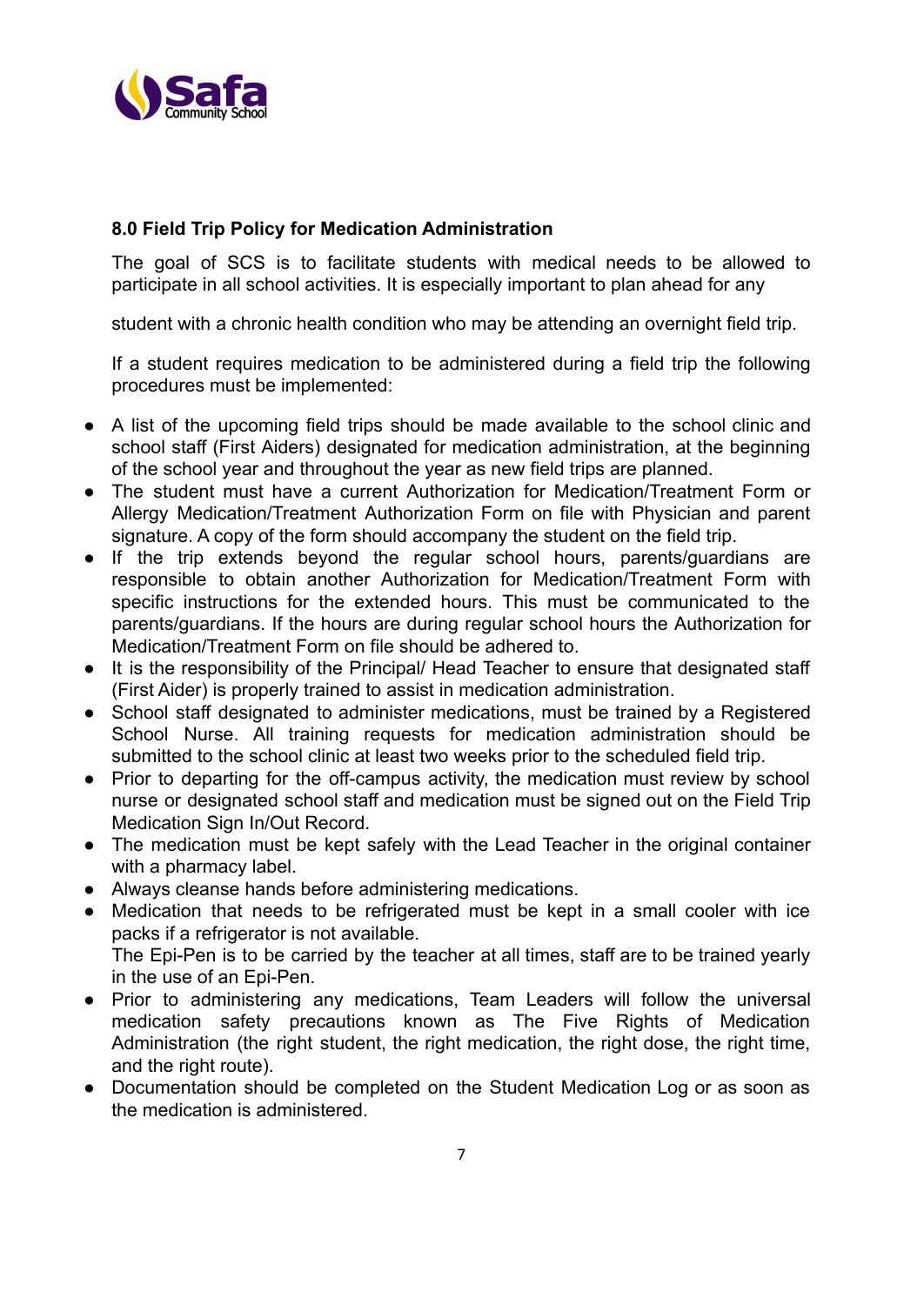

#### **Supplies Needed:**

- Copy of current Authorization for Medication/Treatment Form
- Copy of the Student Medication Log
- Copy of the Student Emergency Care Plan (if applicable)
- Medication in appropriately labeled original container
- Medical supplies (e.g., Paracetamol syrup/tablet, Scopinal syrup/tablet, Savlon ointment, Fenistil gel, Arnica etc.)
- Anti-Bacterial Wipes/Hand Sanitizer
- Calibrated measuring cup (for liquid medications only) **Upon Return to School:**
- Sign medication back in on the Field Trip Medication Sign In/Out Record.
- Return medication to a locked medication cabinet or box.
- Place the Authorization for Medication/Treatment Form and Student Medication Log back in the medication administration binder.

### **8.1 FIELD TRIP MEDICATION SIGN IN/OUT RECORD**

Lead Teacher: \_\_\_\_\_\_\_\_\_\_\_\_\_\_\_\_\_\_\_\_\_\_\_\_

Field Trip Location

Departuredate/time: example Return date/time:  $\blacksquare$ 

#### **School Nurse**

I have identified that the following students may require medication/s during the field trip described below. I have prepared a copy of the medication log and Authorization for Medication/Treatment form and verified it with each original medication container.

| Medication/s<br>Name<br>Dosage and time |  |
|-----------------------------------------|--|
|-----------------------------------------|--|